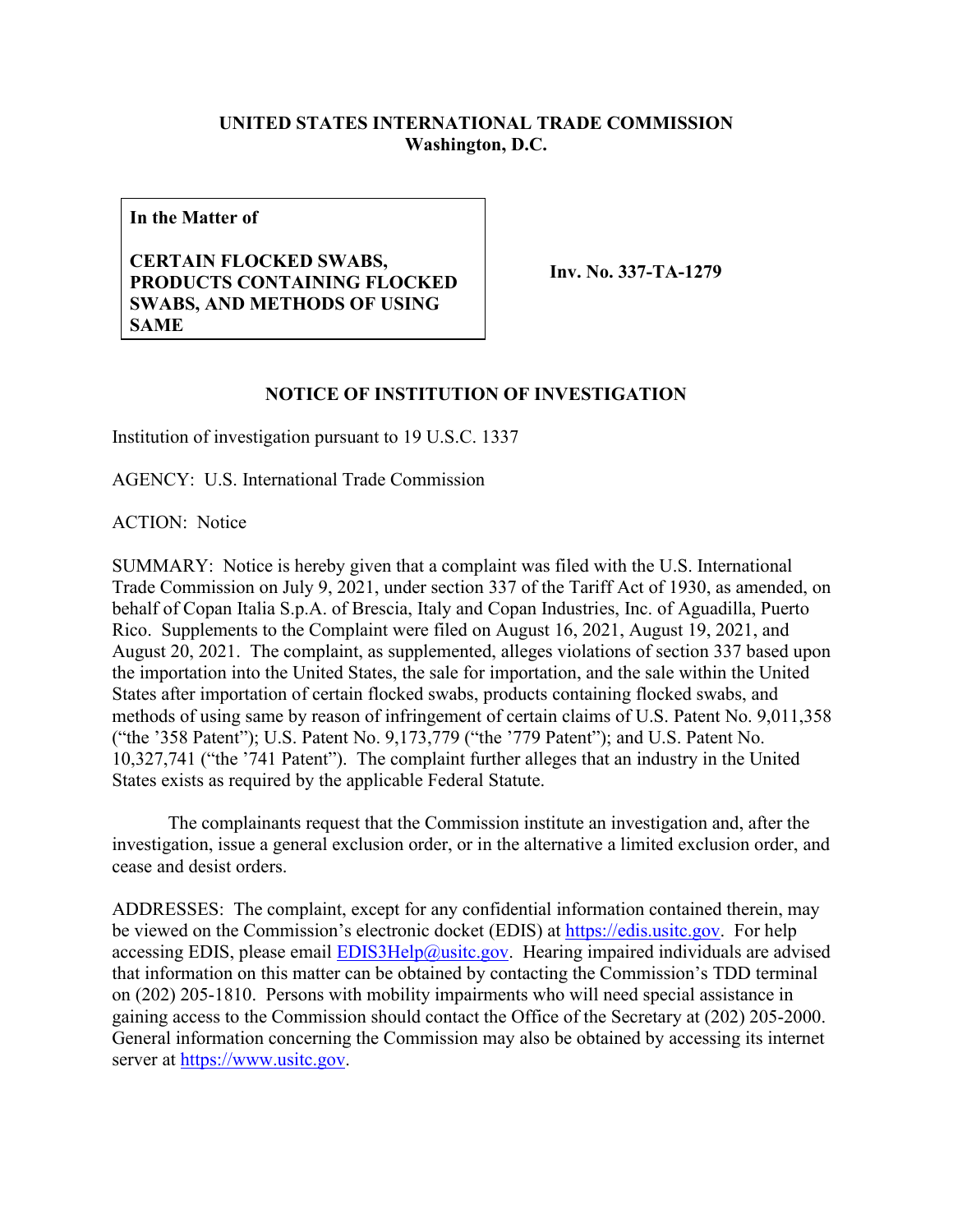FOR FURTHER INFORMATION CONTACT: Pathenia M. Proctor, The Office of Unfair Import Investigations, U.S. International Trade Commission, telephone (202) 205-2560.

## SUPPLEMENTARY INFORMATION:

AUTHORITY: The authority for institution of this investigation is contained in section 337 of the Tariff Act of 1930, as amended, 19 U.S.C. 1337, and in section 210.10 of the Commission's Rules of Practice and Procedure, 19 C.F.R. 210.10 (2020).

SCOPE OF INVESTIGATION: Having considered the complaint, the U.S. International Trade Commission, on August 27, 2021, ORDERED THAT –

(1) Pursuant to subsection (b) of section 337 of the Tariff Act of 1930, as amended, an investigation be instituted to determine whether there is a violation of subsection (a)(1)(B) of section 337 in the importation into the United States, the sale for importation, or the sale within the United States after importation of certain products identified in paragraph (2) by reason of infringement of one or more of claims 1, 6-9, 11-14, 16-19, and 21-22 of the '358 patent; claims 1, 4-6, 8, 9, 11-13, 16-20, and 22-24 of the '779 patent; and claims 1, 3, 5, 7-10, 18, and 20 of the '741 patent; and whether an industry in the United States exists as required by subsection  $(a)(2)$  of section 337;

(2) Pursuant to section 210.10(b)(1) of the Commission's Rules of Practice and Procedure, 19 C.F.R. 210.10(b)(1), the plain language description of the accused products or category of accused products, which defines the scope of the investigation, is "flocked swabs, such as nasopharyngeal swabs, and kits containing flocked swabs, that are used in the collection, sampling, or testing of and for infectious diseases such as influenza, SARS-CoV-2 (the coronavirus that causes COVID-19), and other diseases";

(3) Pursuant to Commission Rule  $210.50(b)(1)$ , 19 C.F.R.  $210.50(b)(1)$ , the presiding administrative law judge shall take evidence or other information and hear arguments from the parties and other interested persons with respect to the public interest in this investigation, as appropriate, and provide the Commission with findings of fact and a recommended determination on this issue, which shall be limited to the statutory public interest factors set forth in 19 U.S.C. 1337(d)(1),  $(f)(1)$ ,  $(g)(1)$ ;

(4) For the purpose of the investigation so instituted, the following are hereby named as parties upon which this notice of investigation shall be served:

(a) The complainants are:

Copan Italia S.p.A. Via F. Perotti 10, 25125, Brescia, Italy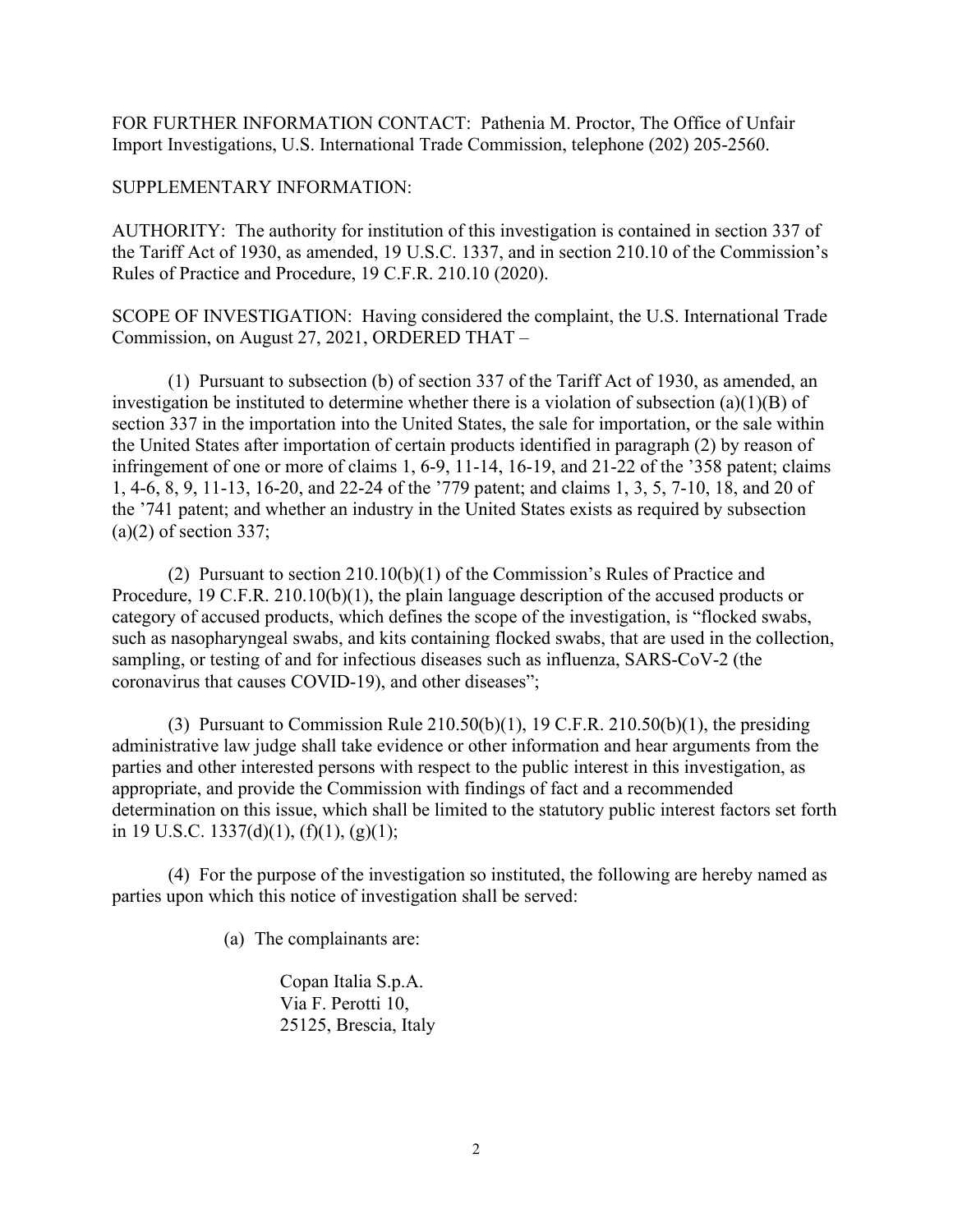Copan Industries, Inc. 1068 Ave. General Ramey #789 San Antonio, Puerto Rico 00690

(b) The respondents are the following entities alleged to be in violation of section 337, and are the parties upon which the complaint is to be served:

> Han Chang Medic 79-35 Jangsan 2-Gil, Susin-Myeon, Dongnam-Gu Cheonan, Chungnam, 31252 Republic of Korea

Wuxi NEST Biotechnology Co., Ltd. No. 530, Xida Road, Meicun Industrial Park, Xinwu District Wuxi, Jiangsu, 214112 China

NEST Scientific Inc. 1592 Hart St Unit 12 Rahway, NJ 07065-5519

NEST Scientific USA 1592 Hart St Unit 12 Rahway, NJ 07065-5519

Miraclean Technology Co., Ltd. 301, Bldg. A, No. 18 Factory Building, Rongshuxa Industrial Zone, Tongxin Community, Baolong Str., Longgang Dist. Shenzhen, Guangdong, 518116 China

Vectornate Korea Ltd. 56 Nanosandan 2-ro, Jinwon-myeon Jangseong, Jeonnam, 57247 Republic of Korea

Vectornate USA, Inc. 10 Industrial Ave Ste 4 Mahwah, NJ 07430-2284

Innovative Product Brands, Inc. 7045 Palm Avenue Highland, CA 92346-3291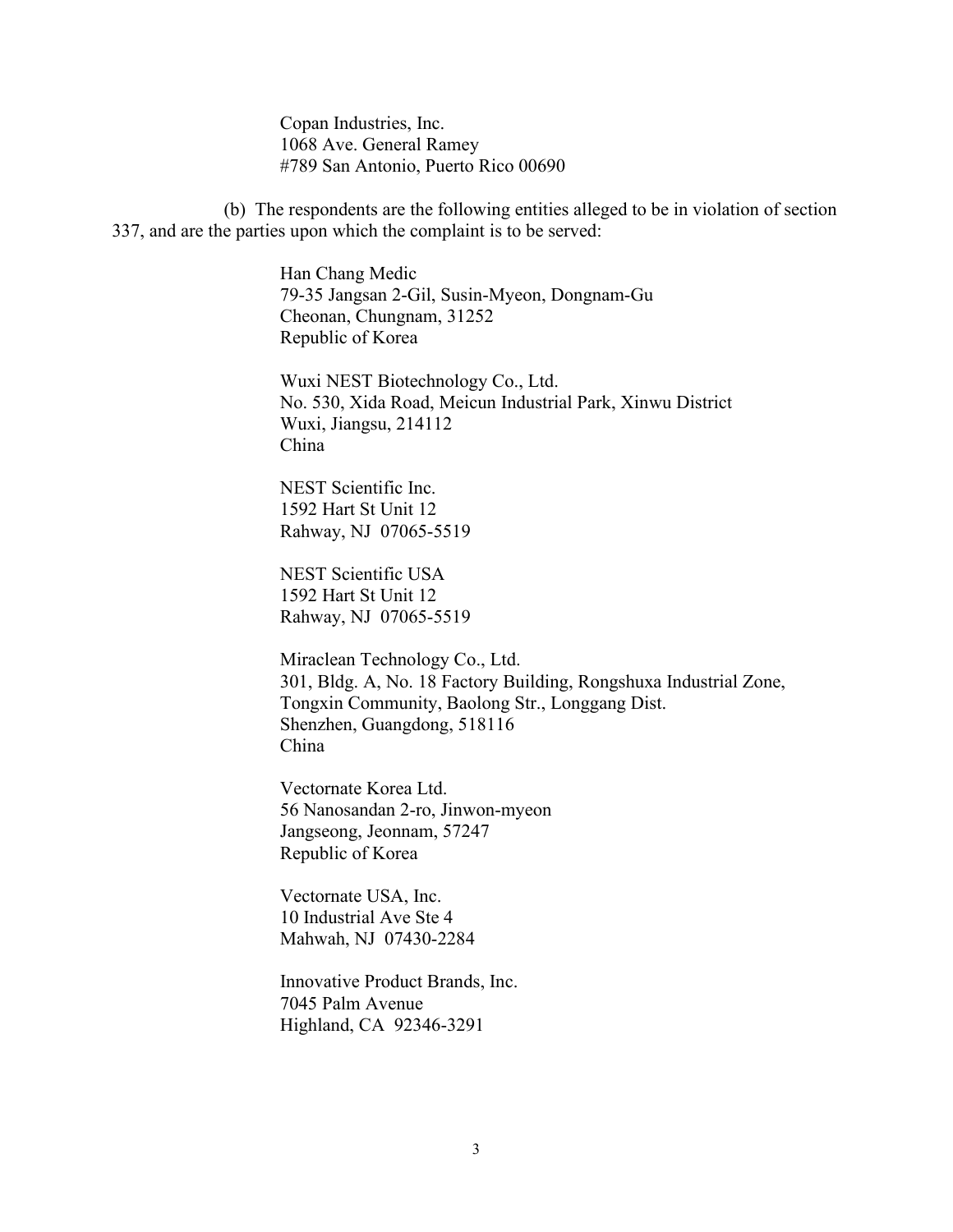Thomas Scientific, Inc. 1654 High Hill Rd Swedesboro, NJ 08085-1780

Thomas Scientific, LLC 1654 High Hill Rd Swedesboro, NJ 08085-1780

Stellar Scientific, LLC 40 New Plant Ct Owings Mills, MD 21117-4356

Cardinal Health, Inc. 7000 Cardinal Pl Dublin, OH 43017-1091

Ksl Biomedical, Inc. 1000 Youngs Rd Ste 210 Williamsville, NY 14221-2644

Ksl Diagnostics, Inc. 1000 Youngs Rd Ste 207 Williamsville, NY 14221-2644

Jiangsu Changfeng Medical Industry Co., Ltd. Seat of Touqiao Town, Guangling District Yangzhou, Jiangsu, 225108 China

No Borders Dental Resources, Inc., dba MediDent Supplies 18716 E Old Beau Trl Queen Creek, AZ 85142-3522

BioTeke Corporation (Wuxi) Co., Ltd. 4th Floor-A, D5, No. 1719, Huishan Avenue Wuxi, Jiangsu, 214174 China

Fosun Pharma USA Inc. 104 Carnegie Ctr Ste 204 Princeton, NJ 08540-6232